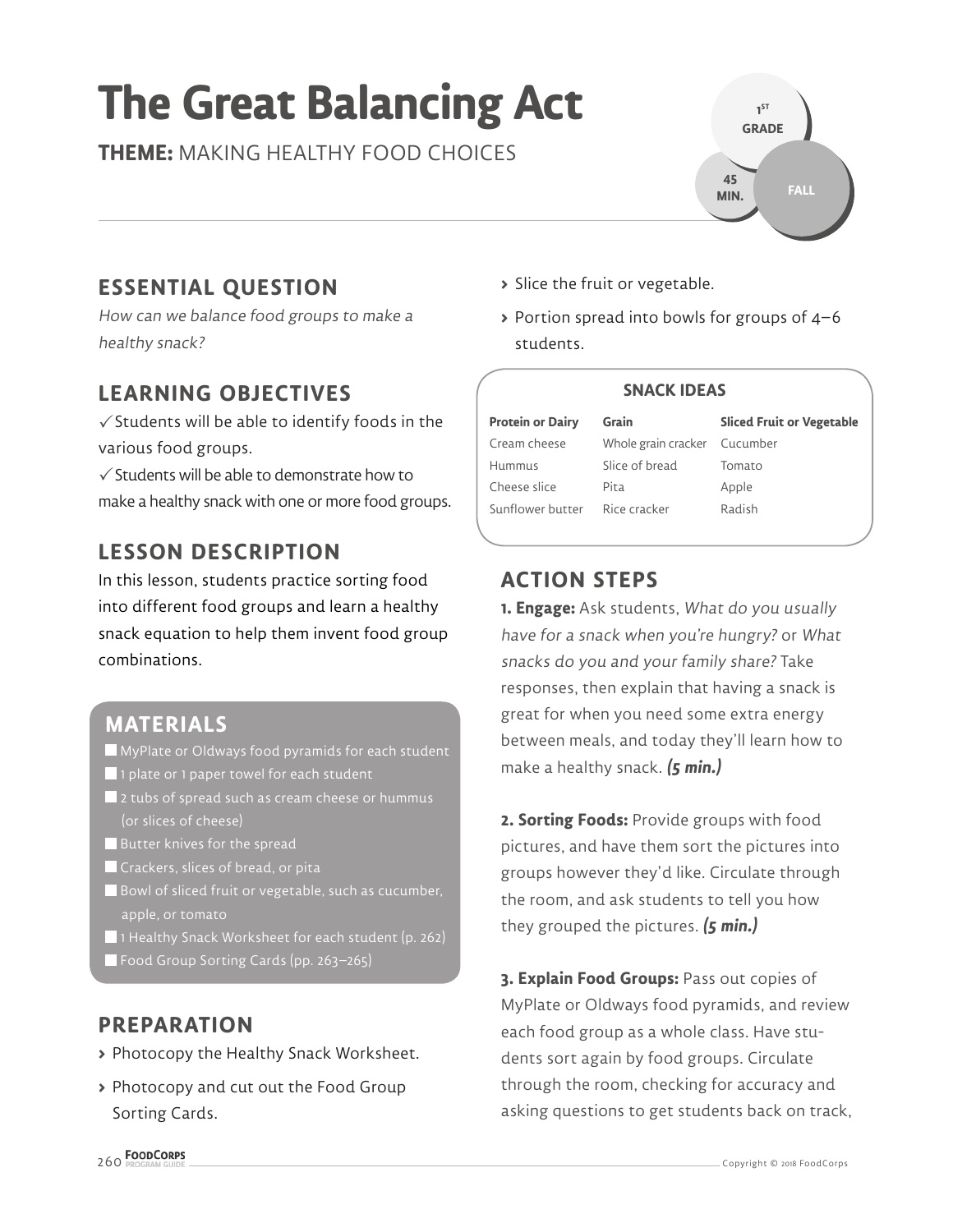such as, Why are these foods are grouped together? **(5 min.)**

**4. Combining Healthy Snacks:** Explain, Each food group helps your body, and when you make a snack, it's great to have three different food groups together. Show them the concept as an equation: Protein or Dairy + Fruit or Veggie + Grain = A Healthy Snack! Review the concept of go, grow, glow foods, explaining that the grain is our go food, the protein or dairy is grow food, and the fruit or veggie is our glow food. Now have students combine the food pictures to create a healthy snack. Circulate through the room, asking questions and checking for understanding. **(5 min.)**

#### **5. Wash Hands Break! (5 min.)**

**6. Making a Healthy Snack:** Explain to students that you're going to create a healthy snack to eat in class, using the healthy snack equation. Assemble a snack in front of students as a model, explaining each step. Spread cream cheese or hummus onto your cracker or piece of bread and then place a slice of your fruit or vegetable on top. Have a couple students help pass out materials for the snack. Remind students to wait until you tell them to eat their snack. If needed, help students with assembly. **(10 min.)**

**7. Tasting:** Have students try the snack together. As they finish, have them create more healthy snack ideas using the equation, and share their new snack ideas as a class. Say, We can't always combine different food groups when we have snacks. Having a fruit or vegetable or dairy or protein by itself is also a great option. **(5 min.)**

## **REFLECTION**

Have students discuss the following questions in small groups, then share with the class: **(5 min.)**

- What was the grain part of our snack? What was the protein part of our snack?
- What would be another tasty vegetable to use for our snack?
- How would you make a healthy snack for your friends or family? What three things would it include?

## **ADAPTATIONS**

**Extension:** Have students create and draw an ideal meal incorporating all five food groups. It can be fun to do this on paper plates.

## **ACADEMIC CONNECTIONS**

English Language Arts Common Core State **Standards** 

#### **CCSS.ELA-LITERACY.SL.1.1**

Participate in collaborative conversations with diverse partners about grade 1 topics and texts with peers and adults in small and larger groups.

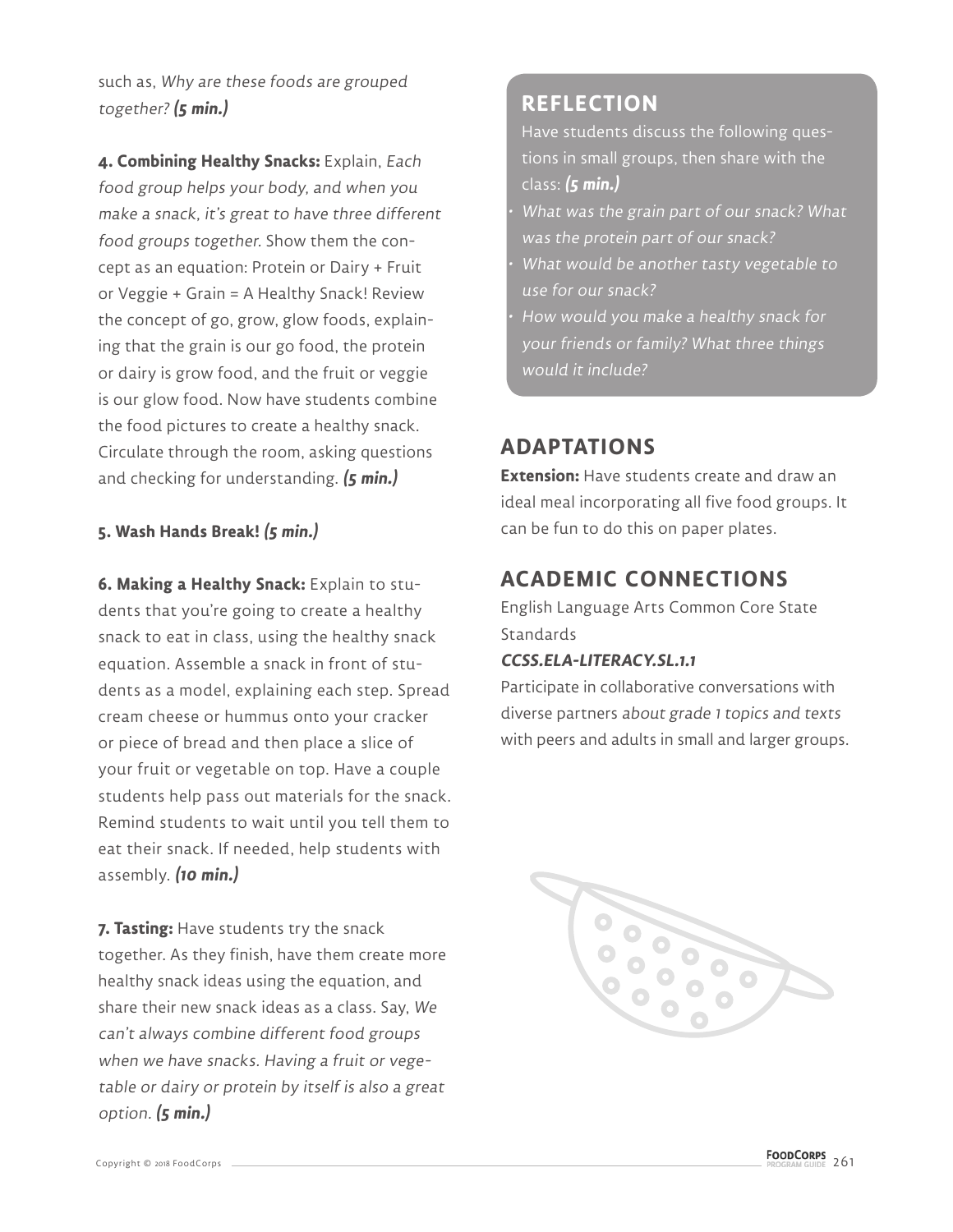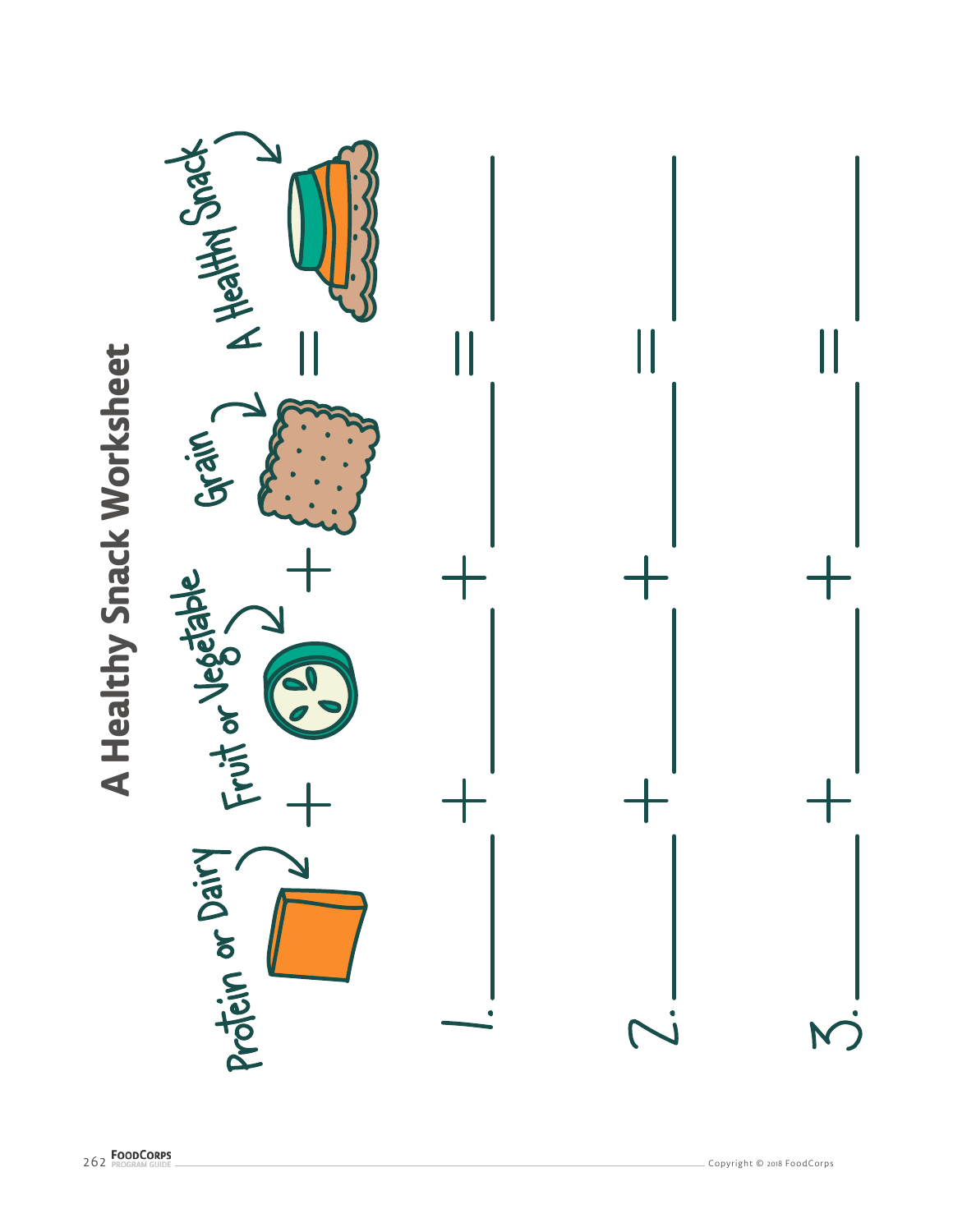## **Food Group Sorting Cards**

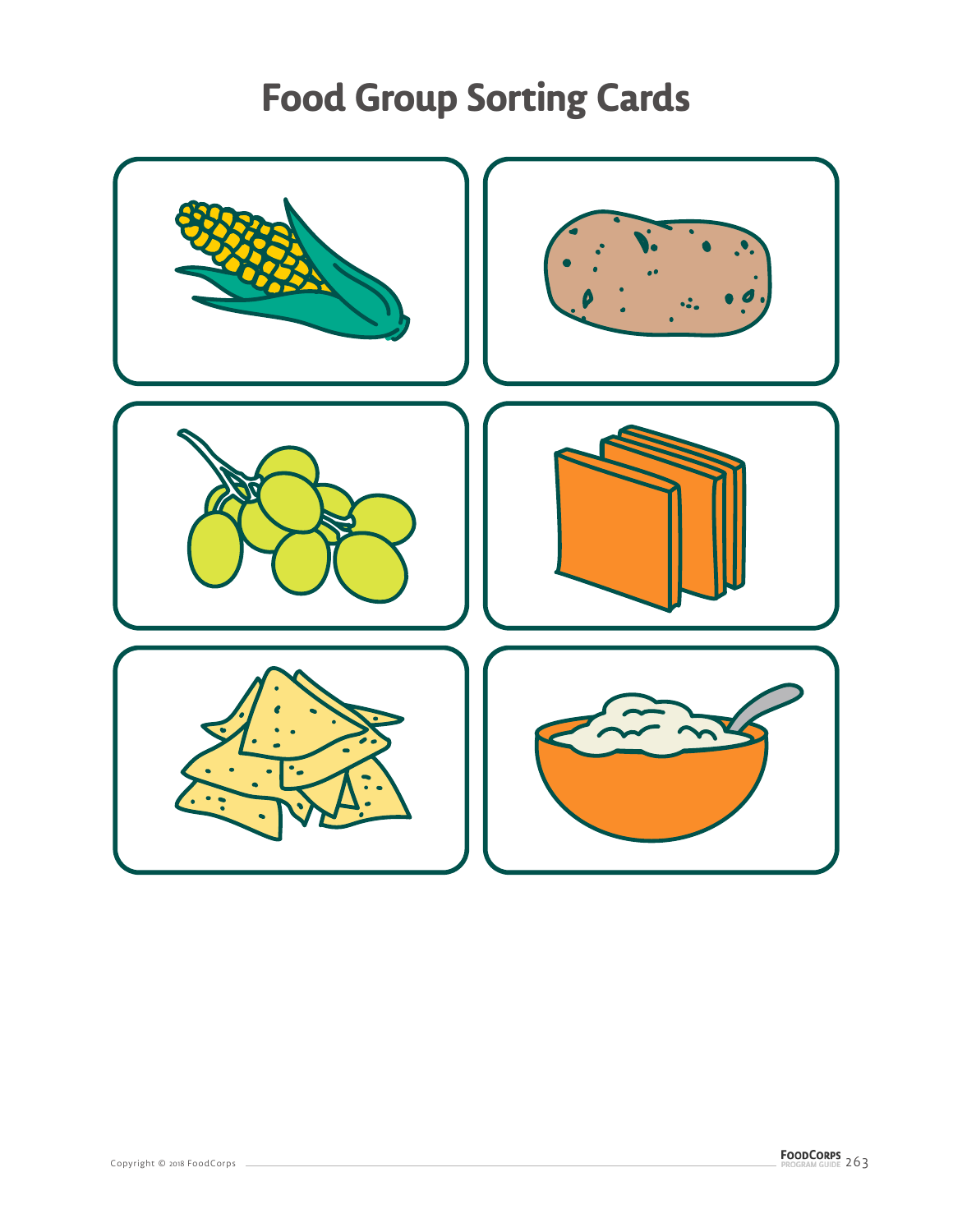## **Food Group Sorting Cards**